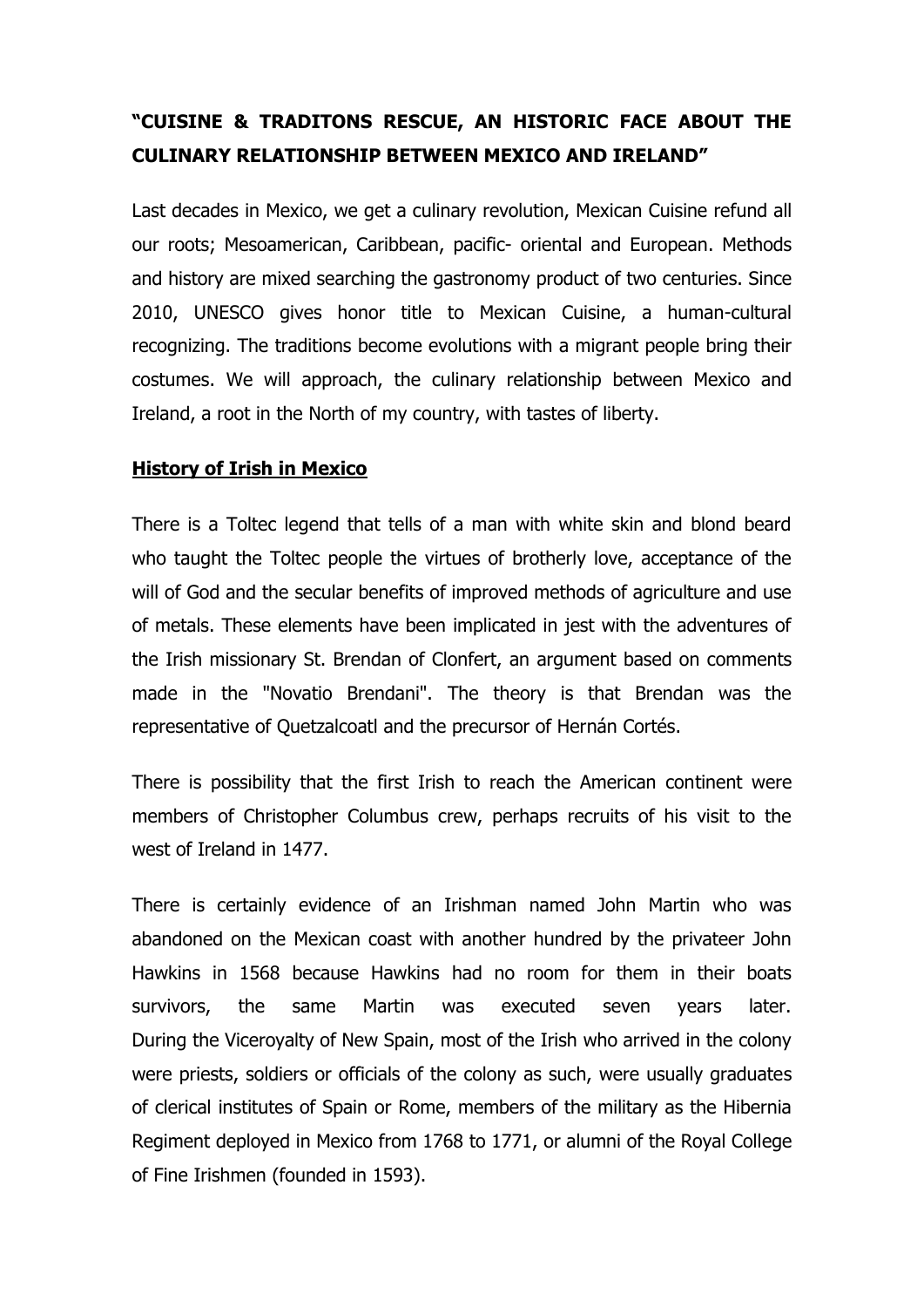Two individuals are representative of these men. The first named "Colorado" Captain, Hugo O'Connor, which was the first Commander of the Province Inspector Interior from 1771 and later governor of Yucatan. Today it is remembered for his military reforms, and two general campaigns against the Apaches stubbornly recalcitrant, a pragmatist, he was strongly in favor of using Indian allies to fight alongside the Spanish. The second was the son of immigrants from southern Ireland; John D'Odonojú the new viceroy in 1821 he achieved in the few months of life that allowed Mexico sign the Treaty of Córdoba established the independence of Mexico.

The honor of being the only Irish represented in the monument of Independence does not belong to the last viceroy but to William Lamport (Guillén Lombardo), author of the first declaration of independence, which in particular supported such measures as racial equality, land reform monarchy and a democratically elected, progressive ideas for the early seventeenth century, and apparently the model for Johnston McCulley's novel about a womanizer but responsible society, the famous "zorro".

This interest in the welfare of indigenous people and the deletion is a recurrent in the history of the Irish in Mexico: an example is the Franciscan Juan Agustín Morfi, chaplain of the expeditions to the northern territories, he had written in the fifteen years since his arrival in Mexico a particularly striking and compelling research on the native population of Indians and entitled Travel Diary New Mexico. Something of the same pressure empathy shown by previous generations of Irish in New Spain was part of the motivation to change sides between some soldiers of the interventionist forces of the United States, 1846 y1847.

Spanish regions in North America, where the Irish had established a relatively large population, was the Louisiana Territory, which became French to Spanish control in 1762 and was ruled for a short period by Marshal Alejandro O'Reilly, Irish of birth and the area where today stands the modern state of Texas. There was a certain degree of ambivalence among the Irish in terms of loyalty to their political masters, whether the Spanish and later Mexicans. But it is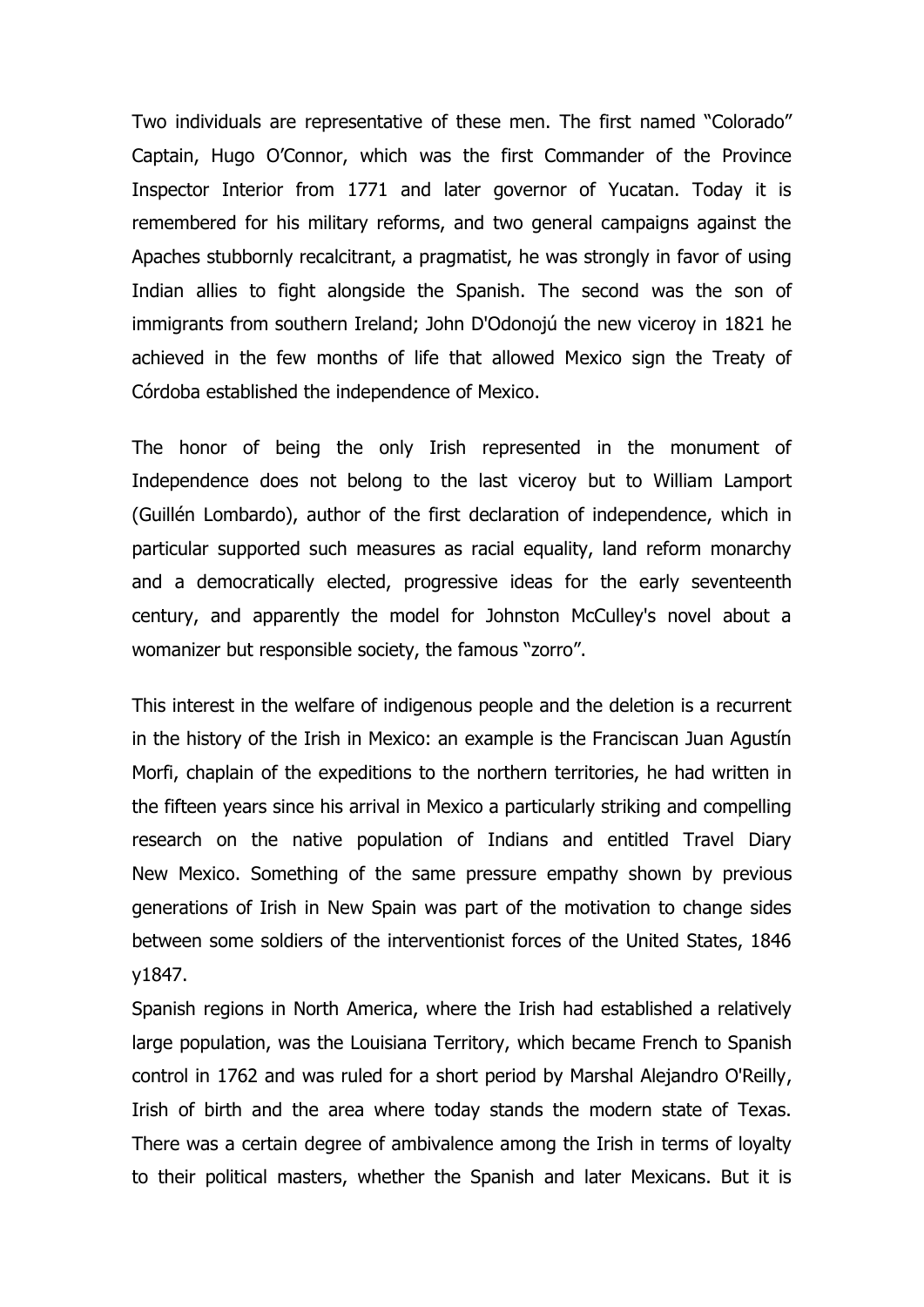noteworthy that the finalize the purchase Louisiana in 1803 by the United States and the creation of new state of "Coahuila" and Texas in 1824, the immigration of Irish Catholics to Texas was actively encouraged. Your cooperation in doing this was aided by the pressure of the Protestant newcomers to this Louisiana area, animated by ideas of racial segregation and natives.

A good example of what happened in this period involving the Irish settlers began arriving in Texan populations of Refuge in San Patricio in 1829 and 1831. The journey from Ireland to those destinations was the classic tale of shipwreck and disease. A cholera epidemic killed two hundred of them while in quarantine outside New Orleans. One of his consolations was the help they received from officials and the Mexican people.

There is evidence that during this period, immediately after independence from Mexico in 1821, there was some antagonism between Irish Catholics and the new settlers were Protestants and were in favor of the United States. The loyalties of the Irish were finally revealed in the War of Texas in 1835. Two of the four businessmen were in favor of secession, while another businessman, Dr. John Hewetson, remained loyal to the government of Santa Ana, abandoning their properties and going to live in "Matamoros, Tamaulipas"; actually a city border with the US, in front of Brownsville, Texas. This forced removal or voluntary departure of the Irish loyal to the Mexican republic partly explains the large number of Irish surnames Byrne, Walsh, Foley, Hayes and O'Leary can still be found in states such as "Chihuahua", "Nuevo León" and "Durango". As mentioned before, very often the Irish are, by the machinations of historical accidents in places where they originally had no intention of living. A final chapter in this series of projects of Irish entrepreneurs occurred when Father Eugene McNamara presented a plan to populate Northern California with 10,000 Irish. The proposal again relied in part on the argument that they would be a bulwark against invading Americans and became active in the economic development of the region, but the Treaty of Hidalgo that ended the US-Mexico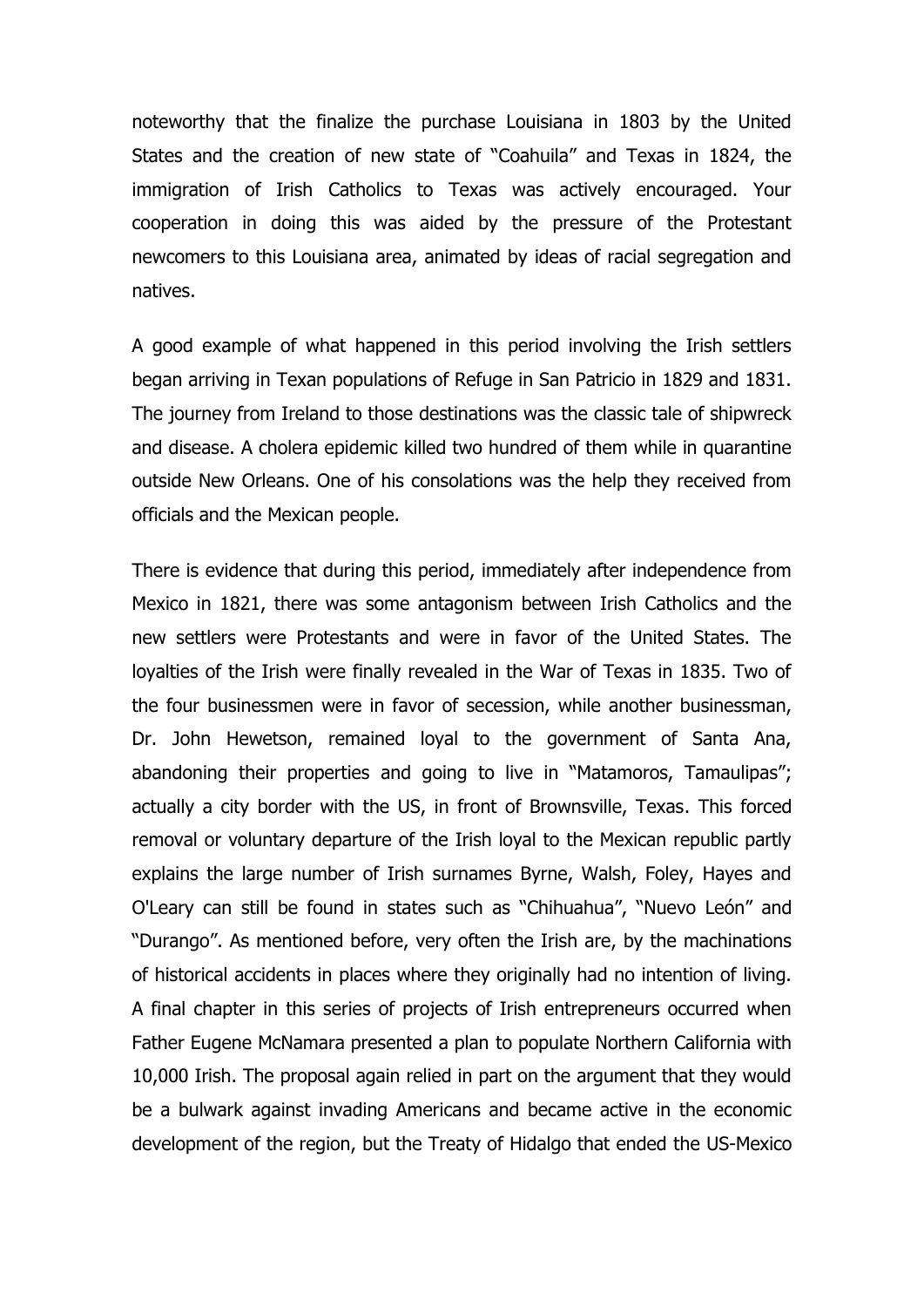War in 1849 did that this plan was irrelevant, Mexico had lost California.

#### **The "San Patricio" Battalion, union & loyalty**

Was a Mexican military unit formed primarily by soldiers of the U.S. Army who deserted and joined the Armed Forces of Mexico in the American War of 1846- 1848. Approximately 45% were Irish immigrants and the rest from other Catholic countries. They took the name of the patron saint of Ireland. The "San Patricios" have an uncertain origin, since little is known with certainty of their recruitment. A popular story, which is the basis of the 1999 film's Hero-One Man's Hero, in which Tom Berenger plays the brigade commander John Riley, relates that the core of the unit was formed as a result of the severe punishment suffered by soldiers Catholics, especially Irish, due to mistrust American military commanders were against them, because, for religious reasons, they were considered closer to Rome than to Washington, and therefore more akin to cause of Mexicans in the background shared the same religion. Those punishments are added that in fact these soldiers identified themselves with the Mexican cause to think how unfair it was the invasion of Mexico; feeling united in religious ideology invaded the village and realizing that the Americans were attacking Mexico in their culture and beliefs, as the British had done with the Irish. They used, moreover, that the army of Mexico actively recruited Catholic soldiers of the U.S. Army and offered important concessions of land to those who leave the United States Army in favor of Mexico. Needless to say, was a difficult decision, because it was safer to stay in the American ranks. Those who survived the war disappeared from history. A few could claim the land promised by the Mexican government. John Riley died in late August 1850, and was buried in Veracruz on August 31 of that year, with the name John Reley, the same he was enrolled in the archives of the Mexican Army. That same year the Mexican Army made the decision to disband the Battalion. In appreciation to the members of St. Patrick's Battalion who joined the Mexican army, there is now a street near the Ex-Convent of "Churubusco", called Irish martyr, each year takes place in this place a short concert of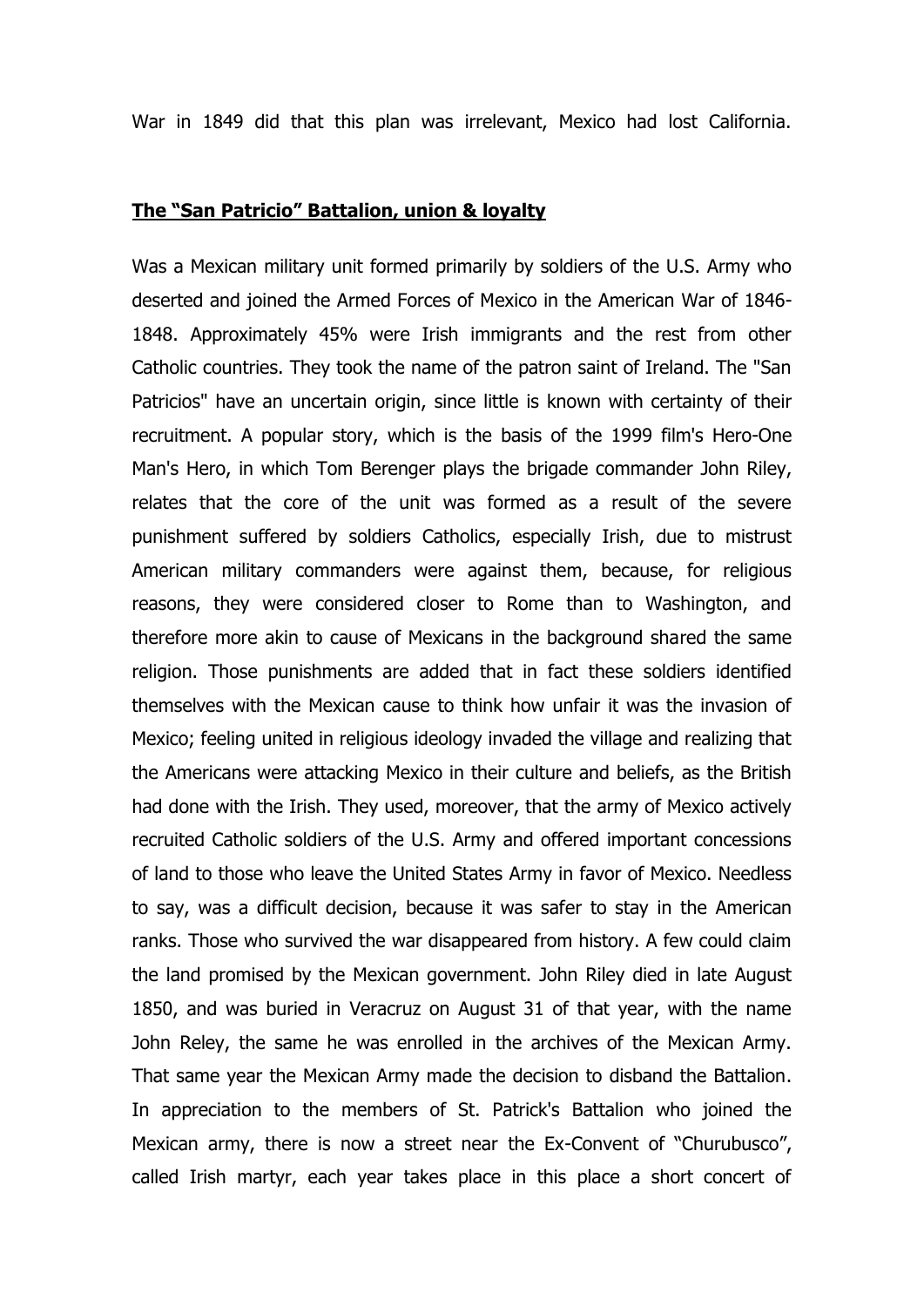bagpipes by the descendants of the San Patricio Battalion. The Battalion is commemorated on two different days in Mexico, the first on September 12, the anniversary of the executions, and the other on 17 March, St. Patrick's Day. On April 29, 1999, the Mexican Congress declared civilian and military fighters of the war of American invasion as "Benefactors of the Fatherland." Out of gratitude and affection, Mexicans must always remember and pay tribute to the heroes of San Patricio Battalion, Irish Mexican heart. God give the glory to these brave soldiers.

Since that turbulent time in the history of Mexico, the arrival of the Irish and the lives of their descendants have been much quieter. But there was a chance that an Irish-Mexican cause political turmoil in Mexico. As a legal adviser to the state of "Yucatán" Justo Sierra O'Reilly, told the state, an independent Mexico. His son, now perhaps the most famous, Justo Sierra Mendez, was an inspiration to the ideologies of the Mexican revolution and the intellectual father of the "UNAM", one of the most prestigious public university at Latin America. In the quiet area of trade, Eustace Barron, along with his Scottish partner, created the most important British merchant house in the nineteenth century. The grandson of the first British Consul in Mexico, Cecil Crawford O'Gorman, arrived in Mexico in 1895 and one of his sons, John, became a painter of quality and innovation of "Orozco", "Rivera", "Tamayo" and other Irish -Mexican, Pablo O'Higgins, while another son, Edmund, the philosopher and historian, became one of the founders of post-colonial research in Latin America.

In more recent times, which typically come now do so because they were invited to a post that here or identified a business opportunity. As noted above, your trip to Mexico may have been an indirect one. The Murray family of actors came from Northern Ireland through Argentina to Mexico, the Milmo family went from County Sligo to the U.S. and then here, the family left O'Farril County Longford and came here after several stays in Spain and elsewhere. They came here relatively recently, are well known for its success in the field of media, principally radio and television, and one gets the feeling that they feel here at home.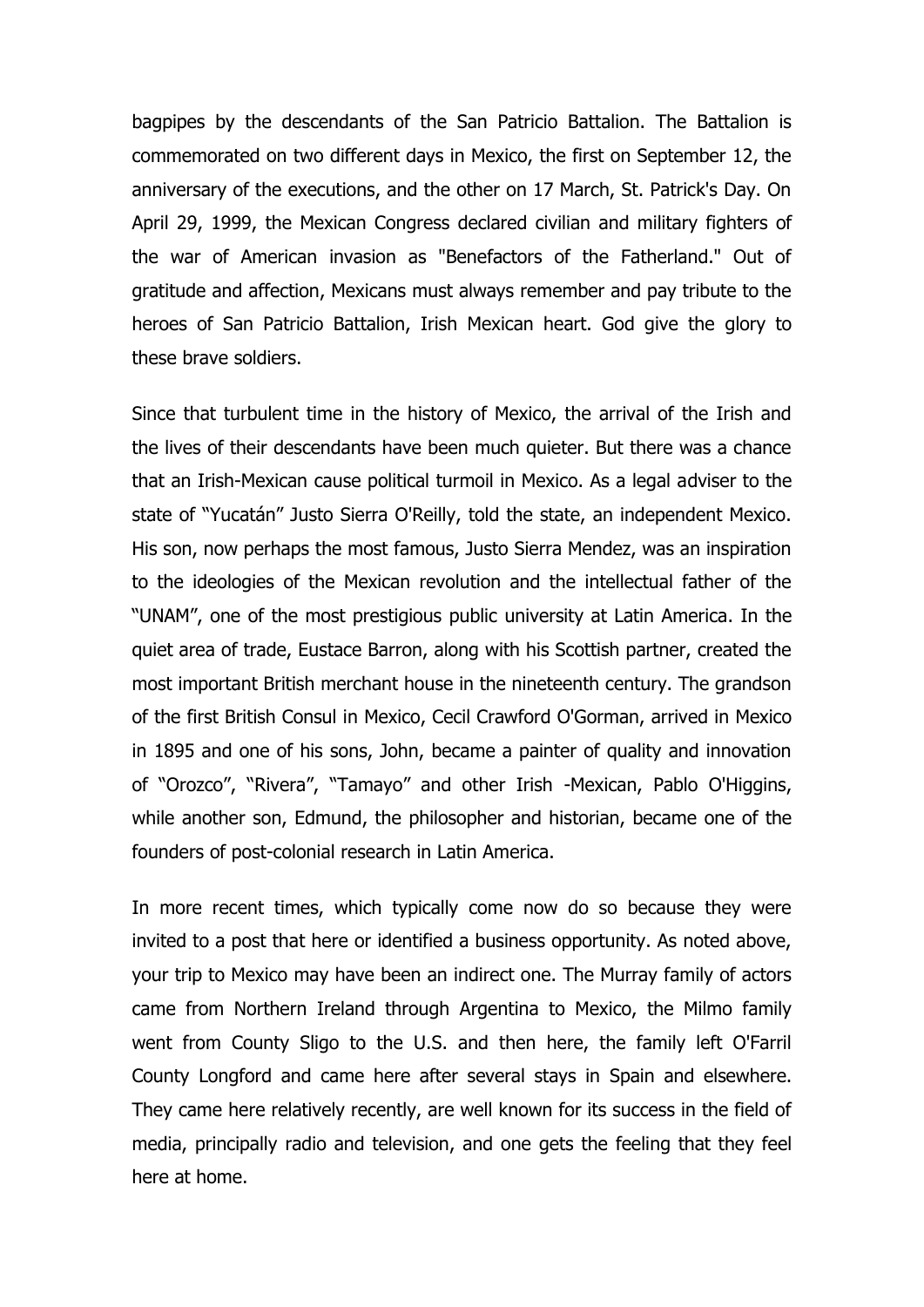#### **Mexico´s Presidents of Irish Descent**

#### **Alvaro Obregón (1880-1928).**

Family name "Obregón" is a translation in Mexico of O´brian, descentant of farmer. Obregón was teacher, military and politic. President of Mexico since 1920 to 1924. Created the Ministry of Education, Agrarian Reform initiated negotiated debt and signed the Treaty of Bucareli, which put an end to the claims of the United States. Reformed the Constitution, was reelected president but was assassinated by a religious fanatic in "La Bombilla" restaurant at Mexico City. He wrote "Eight thousand miles in Campaign". Hero of the Mexican Revolution, the village were his born, takes the name of "Ciudad Obregón" at "Sonora" state.

## **Vicente Fox (1942-?).**

The former president of "México" was studied Business Administration at the Universidad Iberoamericana, Mexico City campus. He completed the Advanced Management Diploma, taught by professors from the School of Business at Harvard University.

In 1964 he joined Coca-Cola of Mexico, as a route supervisor. On board a delivery truck had the opportunity to meet the most remote corners of the country. For his performance rose to the position of president of the company to Mexico and Latin America, being the youngest manager of the company.

In 1991 he contested the election for governor of Guanajuato. And in 1995, again participated in the special election for governor, where he was elected by a significant majority. For the success of his government, was elected candidate for President of the Republic.

A year after winning the presidential election on July 2, 2001 took place at the official residence of Los Pinos, a historic event: the civil wedding of Mr. Vicente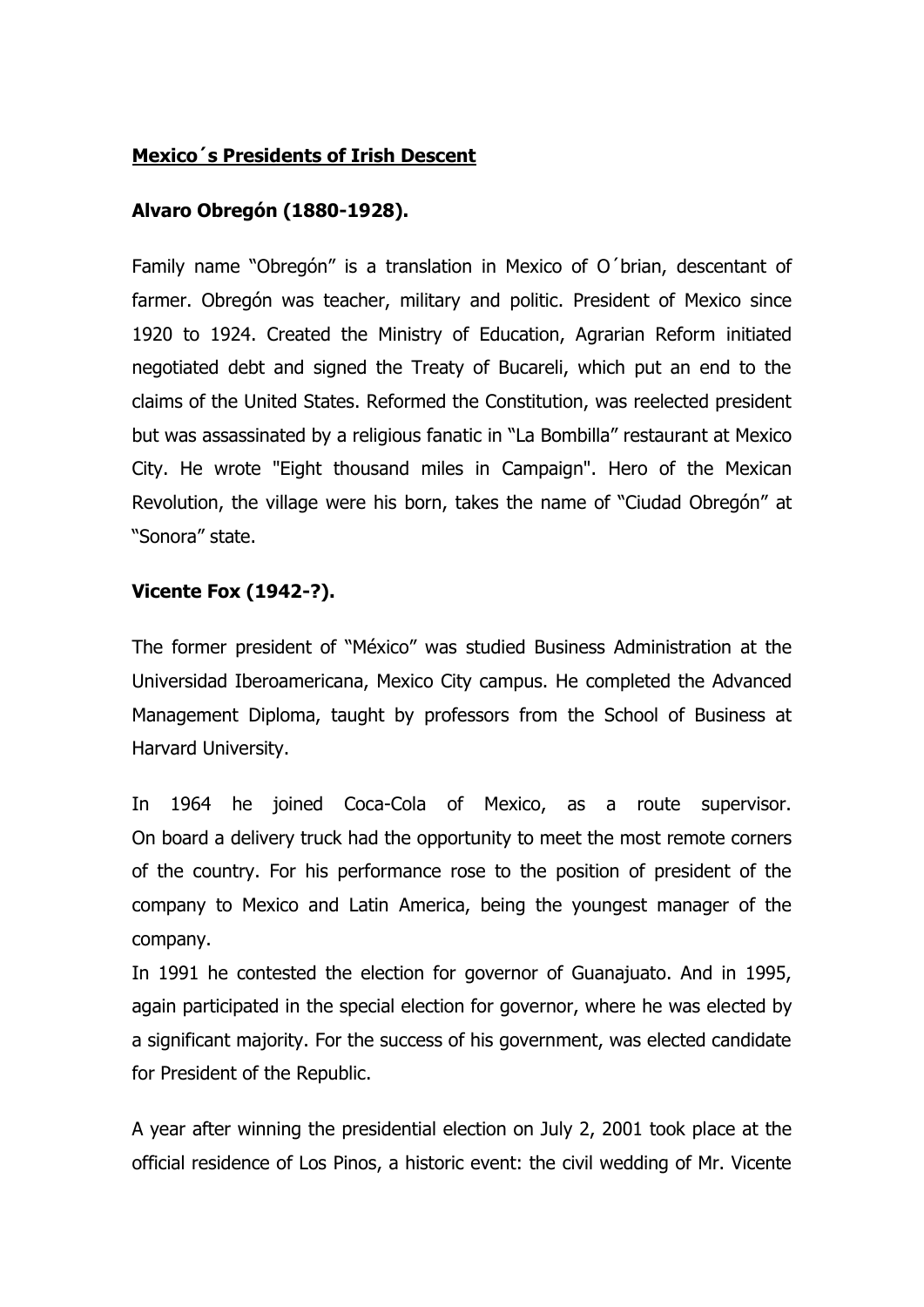Fox Quesada, President of the United Mexican States, to Mrs. Martha Sahagún Jiménez, who thus celebrated three important events: the 59th birthday of the president, the first anniversary of democratic change in Mexico and marriage. That same day we receive in the event of State to President Aznar of Spain, offering the following menu:

Olato Frincipal<br>2omo de buey, en jugo de ternera Ontrada Dúo de pimientos piquillo rellenos<br>de bacalao fresco a la vizcaína con alcaparras y chapulines, y terrina de foi gras con su compota apas cambray al perejil, ucho aji, y teda llenu de de higos y melocotón pa de la Conquista de las Nueva España<br>(Berrixal Diezz de l'Eesstelle, Contre<br>Composición de huevos realos<br>con fruta fresca mexicana Iopa<br>Crema de cilantro con nuez Móxico, D. F. lunos 2 de julio del 2001.

| Missica Española<br>Romanza<br>El Baile de Luis Alonso<br>España Wally<br>John<br>En E. Mundo<br>J. Quintero<br>Ciclo Andaluz<br>España Caño<br>Rosa de Madril<br>El Gate Montes (Daso Duble)<br>Mouttain Belle (Achottis)<br>La Boda de Luís Alonso | E. Greenwhee<br>J. Jimmey<br>& Waldwight<br>& Gramades<br>J. Tennisky<br>the General<br>D. Hargains<br>L' Clinica<br>Benella<br>E. Kinkel<br><i>J. Jonang</i><br>Repertorio    |         |        |  |
|------------------------------------------------------------------------------------------------------------------------------------------------------------------------------------------------------------------------------------------------------|--------------------------------------------------------------------------------------------------------------------------------------------------------------------------------|---------|--------|--|
| Sobre las Obas<br>Soñadar<br>Merir par ta Amar<br>Dristos Jardines<br>Diene Namea Muere<br>Violetas<br>Club Derde<br>Alejandra<br>Recuerdo<br>Olimpica<br>Ala Orilla de un Dalmar                                                                    | Missica Mexicana<br>J. Roses<br>250mg<br>A. Guine<br>J. Martinez<br>. M. Allenla<br>J. George<br>St. Campulinia<br>E. Min<br>.S. W. Stearado<br>J. Herman<br>. M. S. K. France |         |        |  |
| Estrellita<br>Intermeye                                                                                                                                                                                                                              | . W. M. Donne<br>M. M. Roin                                                                                                                                                    | MEXICOA | MÉXICO |  |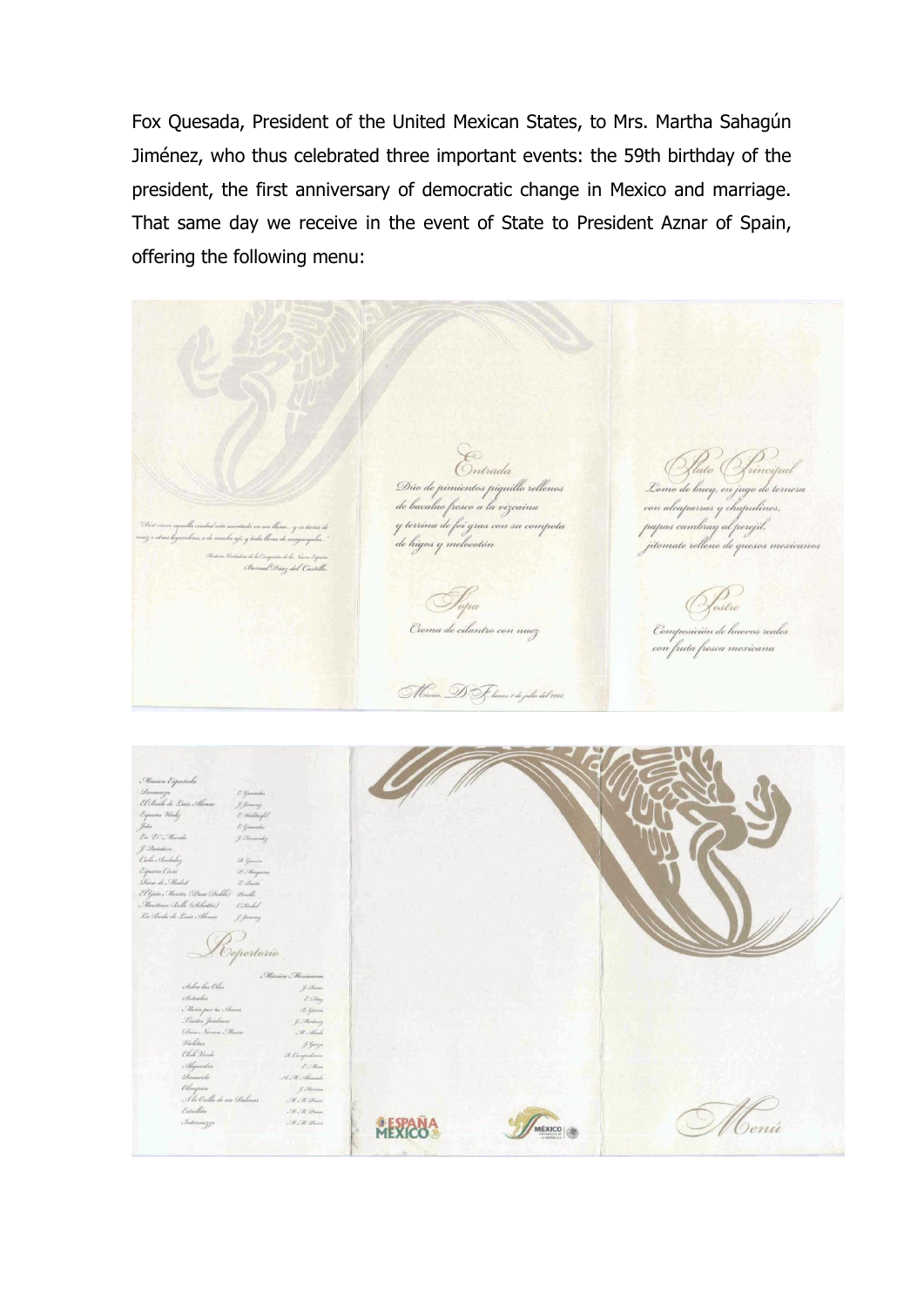#### **Sonora Gastronomy, Irish Acquired tastes**

Acquired tastes are strongly influenced by social factors such as culture and national identity, and induced by exposure to the habits of the social environment in which the individual develops. Although it is also possible to buy food tastes of late, by habit or voluntary exposure, ending when the person enjoys by consuming food or drink. In most cases the delights of each country or region are the acquired tastes, we talk about an influence of Irish Diaspora principally at "Sonora", a state of the north of Mexico whom lived an important migration of Irish people.

Mexican government policies at 19<sup>th</sup> century, offered Irish employers or agents for the sale of land to each family was offered a job (177 acres) if used for cultivation but a much larger area known as site (4,428 acres) if used to raise cattle. In addition they offered another incentive than a quarter of the total additional to contract marriage with a Mexican citizen. The employer should receive five sites (22, 000 acres) and five jobs for every one hundred families he had brought. The settlement itself turned out to be two of the few agreements that have been done successfully to date in Texas. The son of former viceroy of Peru, Bernardo O'Higgins in the 1820s spoke of the importance of a settlement made up of people as hardworking and brave of Ireland, but, as in Chili, his plans came to nothing. Some year later Argentina will be, for Latin America, the development place of Irish community.

In the cuisine of "Sonora" are outstanding products, their famous beef cuts, wheat, nuts, acorns, quince and citrus. Is a food full of mixture of flavors of the sea, livestock, is the heritage of old tribes and migrant people.

Beef is central to the cuisine, similar to what happened in Argentina, the answer is the result of grazing that the Irish developed sites, and is currently the strongest producer in Mexico in the field of cattle. The typical dishes of this region are represented by the machaca beef, eggs and dried beef tacos with the same ingredient. "Mochomos" is a culinary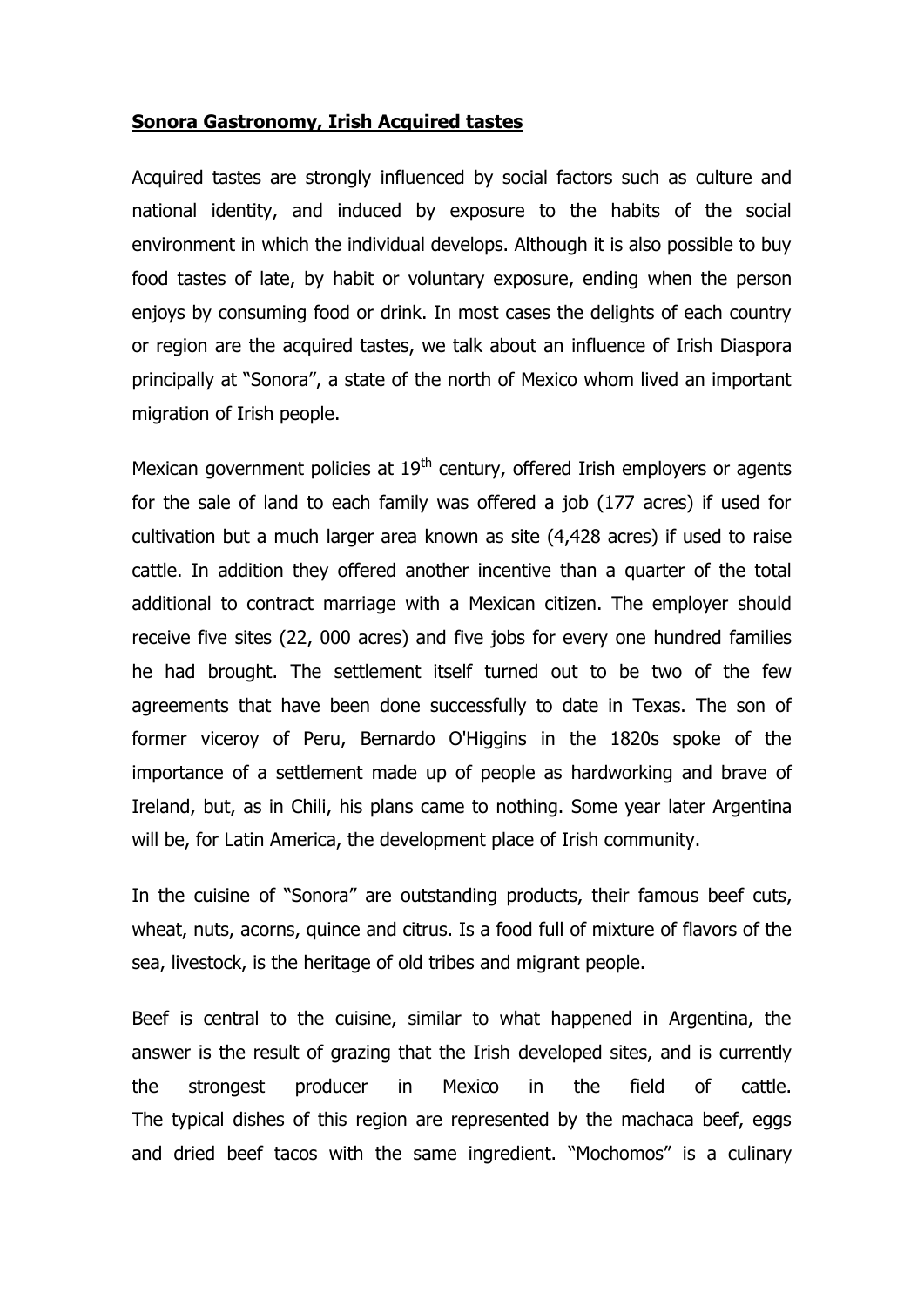specialty of beef or veal accompanied by the wheat tortillas. Refried beans prepared with Peruvian-pinto beans, lard, dried chili and "Cotija" cheese.

#### **Ochoa or O´shay Heritage, Their traditional cookies at Sonora**

The "Coyotas" are a puff pastry base made with brown sugar filled of toffee, an "Ochoa" family pastry, from the Irish family name, O'Shay. Formerly it was called "Coyota" to the woman born of Spanish and Indian, hence the name adopted this particular delight.

The "Alfajor", national sweet delight from Argentina is very similar, same dessert ingredients, with a different conception, the "Coyotas" are thinner and larger diameter, the "Alfajor" is a one thousands leaves cake, between layers of puff pastry, the toffee is spread.

In "Ciudad Obregón" will find as well different fillings likes, toffee and nuts, guava, chocolate, Bavaria cream, strawberry, pineapple, apricot, blackberry, mango and apple.

The tradition of eating meat and then "Coyotas" emerged from the family of Mrs. Maria Ochoa, as his brother, Alfonso Durazo, the "king of the barbeque," began offering the dessert at the restaurant "Xochimilco", also located in Villa de Seris, a "Sonora" Village. A half century of the "Ochoa" family dessert existing, the recipe is the same: flour made in the region, natural ingredients, kneaded and stretched by hand and baked in wood. The oven, made of brick, is located in the backyard of Moreno Ochoa work there all day to process up to 11 000 coyotas market for Sonora and Arizona, USA, and of course the tour, which is the most like the simple dessert.

## **Irish vineyards in Mexico**

In times of New Spain, the vine was cultivated immediately by missionaries who needed wine to celebrate the mass.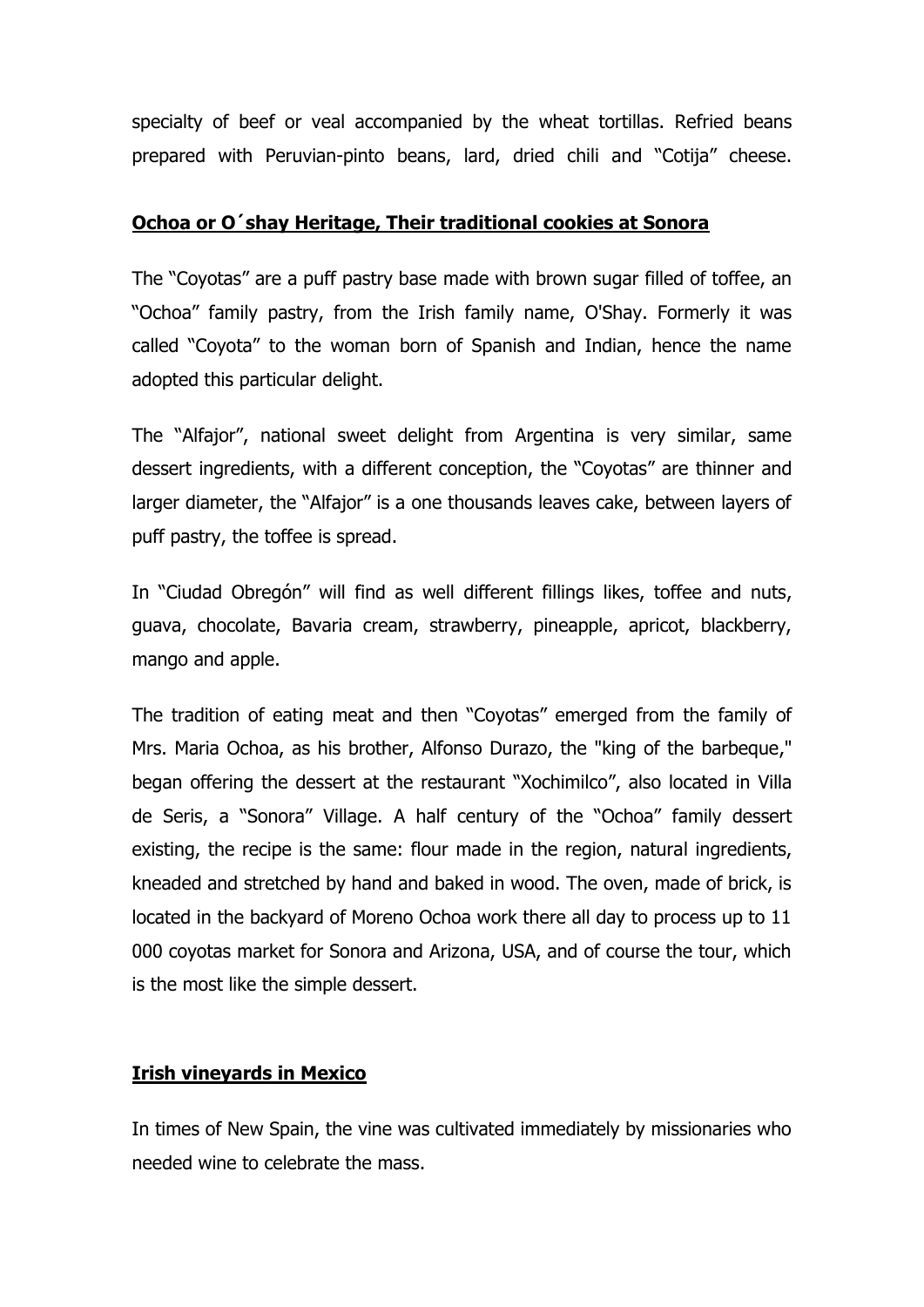When the Jesuits arrived at that time the peninsula of Baja California, the cultivation of grapes goes with their missions. The missionaries converted the inhospitable deserts in areas of cultivation and viticulture. His successors, the Franciscans moved into what is now the state of California in the United States of America. Their leader, Friar Junipero Serra established 21 missions from San Diego to Sonora where vines planted special joy of popularity. The grape variety planted by the monks acquired a special name, the mission grape. Today, this variety is also called "Creole" in South America.

In the late nineteenth century, Concannon family, pioneers of winemaking in California (Livermore Valley) persuaded the Mexican government led by Porfirio Diaz, who exploited the growing potential of the country and introduced a few dozen French varieties in Mexico. In 1895, the Mexican government became concerned to extend the planting of vines, but this effort could not be continued due to social changes in the country. Concannon Vineyard has a proud history of firsts. Always an industry leader, Concannon is the first winery to be Successful founded by an Irish immigrant. When James Concannon Planted white Bordeaux in the late 1800s, we became one of the first wineries to make Bordeaux-style wines in California. In 1904 James Concannon leaving Mexico but six years later another Californian winemaker Perelli Minetti another range of strains planted hundreds of acres near "Torreón", Coahuila". By 1900 many of the Mexican vineyard was destroyed by "phylloxera-2 and political problems disrupted the country for many years after the 1910 Mexican Revolution.

#### **Finally, Mexican with Irish accents**

When we talks about the success of the migration of people are necessary understand two principal factors. For ever, a migrant people found an environment with same characteristics where they were lived, because they continue with the same jobs, specializing and improving their tasks.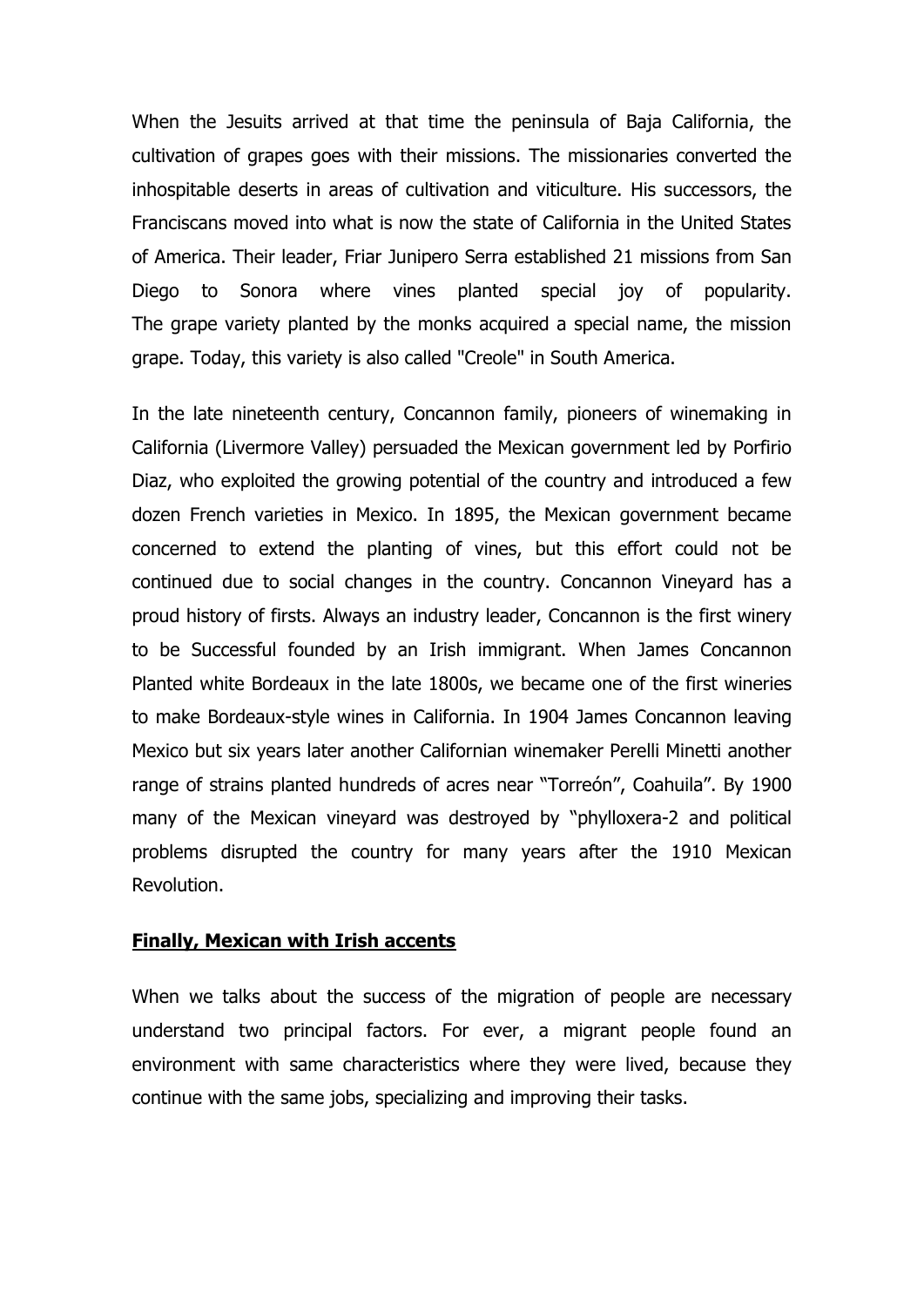The other condition is about the pride, satisfaction derived from social unit own achievement. In this case, as well catholic religion was part of the pride.

Mexico & Ireland, two countries, in a different continent share the same spirit, the pride of the origin and the regional identity. Irish heritage in Mexican Gastronomy is a result of cultural fusion, history and costumes with accents of freedom.

Books and Articles

Ballentin, George, "Adventures of an English Soldier in Mexico," United Service Magazine (1852, Pt 3), p. 403-412.

Bauer, K. Jack, The Mexican War, 1846-1848 (NY: Macmillan, 1974). 454 p. See p. 296-301 &305.

Bill, Alfred H., Rehearsal for Conflict (NY: Knopf, 1947).

Clark, Denis, Hibernia America: The Irish and Regional Cultures (Westport, CT: Greenwood Press, 1986).

Cox, Patricia, San Patricio Battalion (Mexico: Editorial Stylo, 1954). Novel.

Cutter, Donald C., ed., The Defenses of Northern New Spain: Hugo O'Connor's report to Theodore Croix, July 22, 1777 (Dallas, TX: DeGolyer Library and Southern Methodist University Press, 1994).

Davis, Graham Land! Irish Pioneers in Mexican and Revolutionary Texas (College Station, Texas: Texas A & M University Press, 2002).

Flannery, John Brendan, the Irish Texans (San Antonio: University of Texas Institute of Texas Cultures, 1980).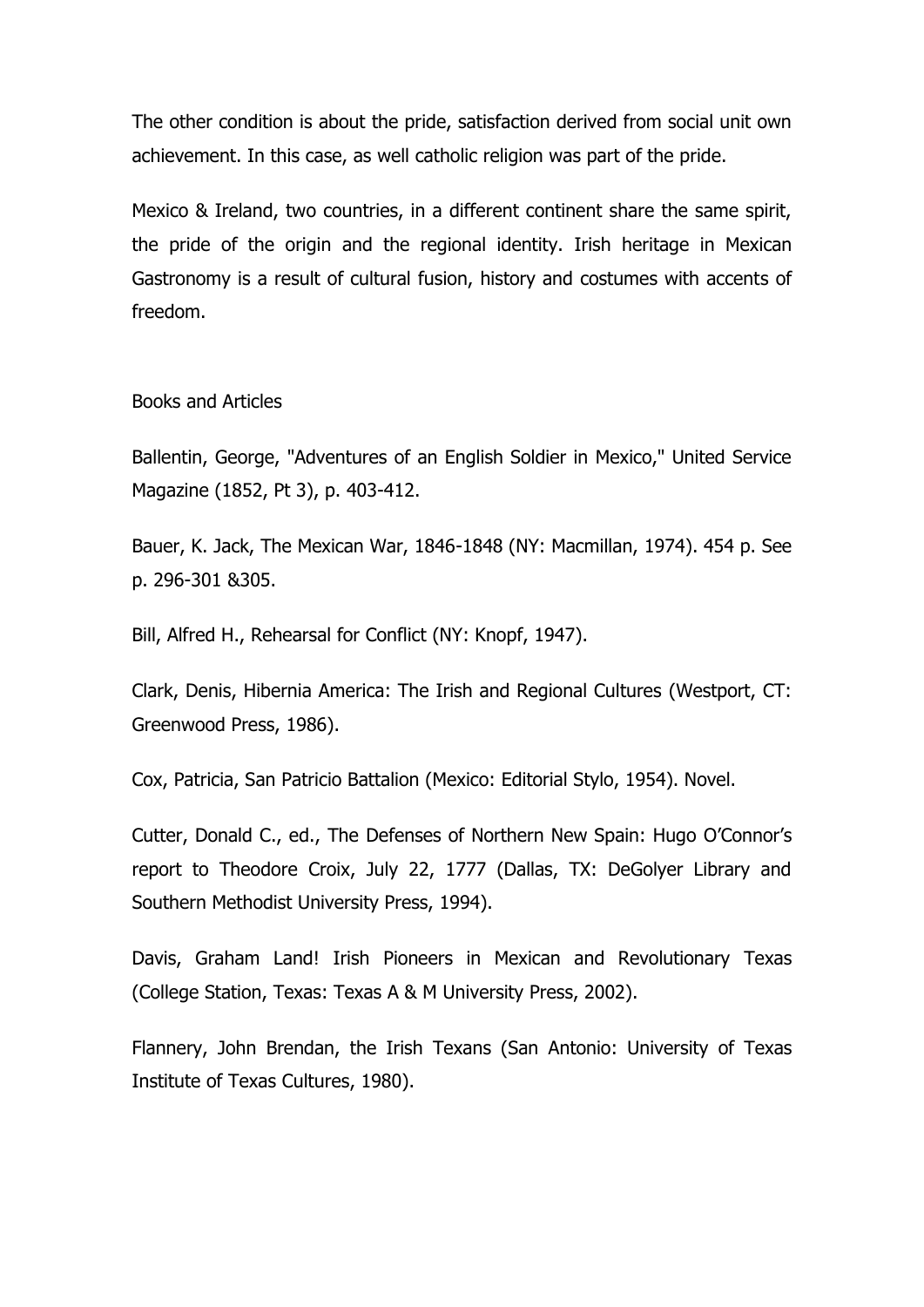Garland, J. L. Note on the Battalion of St. Patrick in the Mexican War, 1846-47. The Irish sword: the journal of the Military History Society of Ireland, Volume III, No. 10, p. 65-66, Summer, 1957.

Griffin, William D., "The Other Irish Americans" in ibid., The Book of Irish Americans (New York: Random House / Times Books, 1990).

Griffin, William D., " The San Patricio Deserters in the Mexican War, 1847 " in ibid., The Book of Irish Americans (New York: Random House / Times Books, 1990).

Haferkorn, Henry E., the War with Mexico, 1846-1848 (NY: Argonaut, 1965, orig. Pub. 1914).

Hair, PEH, "An Irishman before the Mexican Inquisition, 1574-5", Irish Historical Studies, XVII (1971), p. 97-319.

Heath, Hilarie J., "British Merchants in Mexico, 1821-1860," Hispanic American Historical Review, Vol. 73, No. 2 (1993), p. 278-280, 287-7.

Hogan, Michael, The Irish Soldareis of México (Guadalajara, México: Fondo Editorial Universitario, 1997).

Krueger, Karl, Saint Patrick's Battalion (NY: Popular Library, 1962). Fiction.

McKenzie Johnston, Henry, Missions to Mexico: A Tale of British Diplomacy in the 1820s (London: British Academic Press, 1992).

McGinn, Brian, "Mexico, the Irish in" Brian Lalor, ed., The Encyclopedia of Ireland (New Haven, CT: Yale University Press, 2003), p. 721.

McLaughlin, Mark G., the Wild Geese: The Irish Brigades of France and Spain (London: Osprey Publishing, 1980).

Marshall, Oliver, English-Speaking Communities in Latin America (New York: St. Martin's Press, 2000, London: Macmillan Press Ltd., 2000).